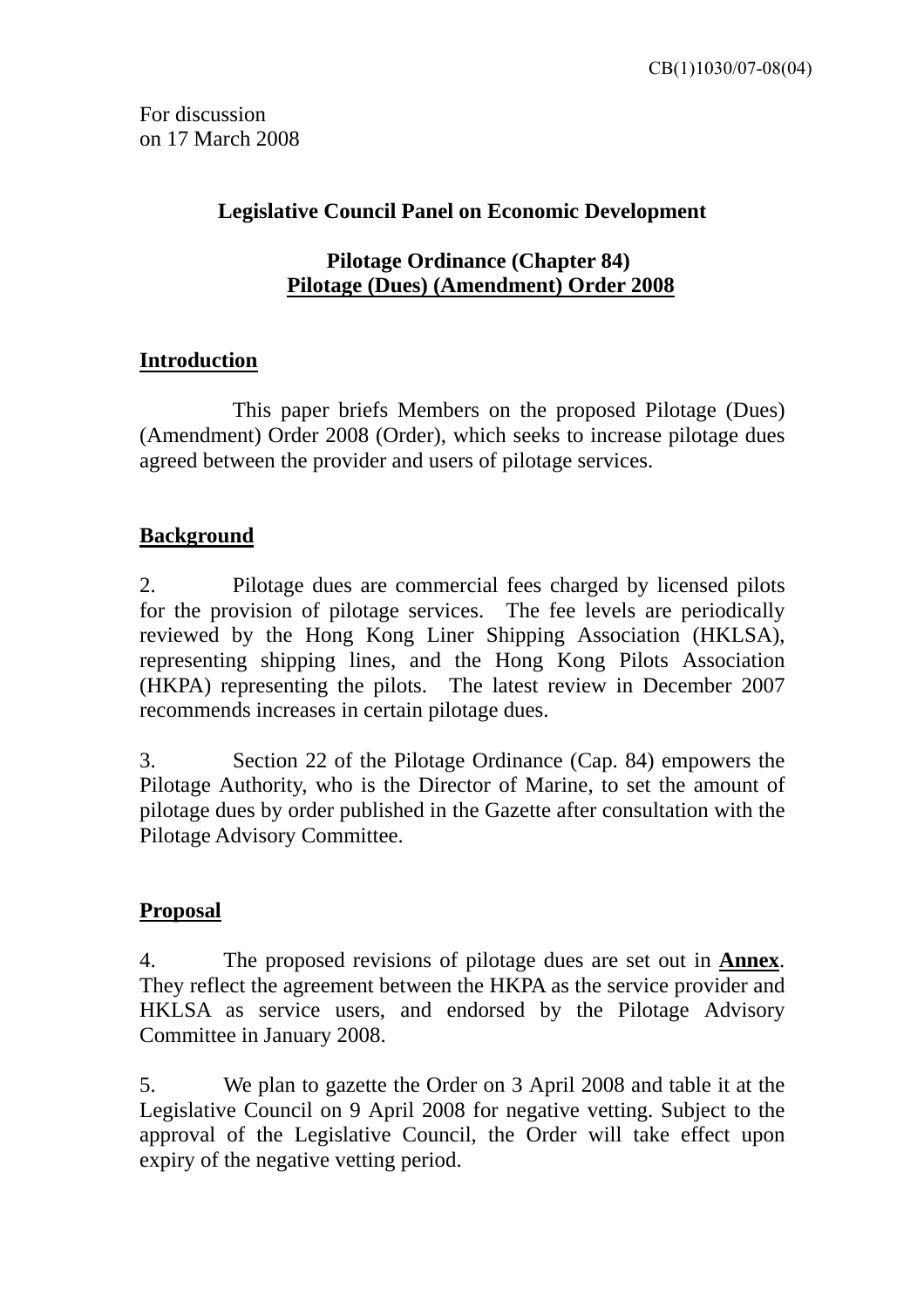# **Views sought**

6. Members are invited to note the proposed revisions and support the making of the Order.

*Transport and Housing Bureau March 2008*